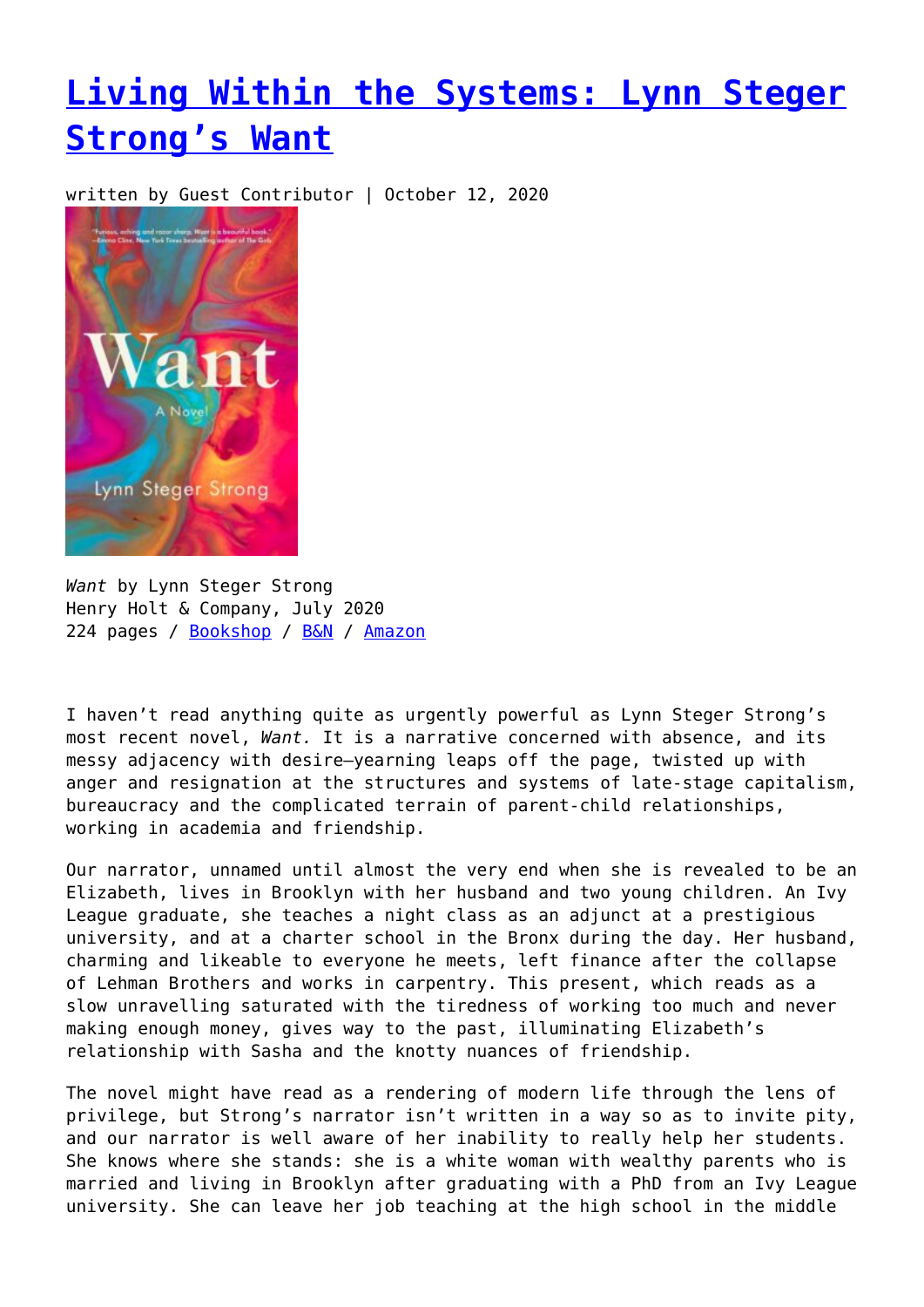of the day and get away with it. Her boss likes "the feel" of her as compared to her co-teachers, who are black. She knows this.

The precarity of her life and the crux of this novel lives in the territory of class and economic means. Paying for a few drinks at a dinner would empty her account. At lunch with a friend, she says she has no way to pay for the meal. Desire plays a large part in this novel but, even more present, is lack. There is never enough for the rent, the bills, the food, the loan payments. She and her husband work desperately but still, they are drowning in debt, are without healthcare, and Elizabeth starts leaving during the work day because she can't find the fulfilment she's after, wandering into bookstores and museums.

After filing for bankruptcy and having to consider selling her husband's sperm, Elizabeth and her husband find themselves going further down the road of downward social mobility. She asks her parents for money and is met by her father who says it would be like throwing their dollars away. When Elizabeth says it would be a loan, he replies, "Don't pretend you'll be able to pay us back." Ostensibly, she is a middle-class woman with a safety net. The actuality of her life is something else, or perhaps this is what middle-class means now, in contemporary America and New York City. Either way, Elizabeth wants something else.

The novel eschews the idea that this is about wrong choice after wrong choice and instead questions the failure of a system that allows for this sort of precarity to exist. "What do you want, though?" Elizabeth asks her husband when they are faced with moving because they can't afford to stay, though they don't have enough for a moving van and security deposit, or the promise of jobs elsewhere. She was born into a certain generation and privilege that told her to follow her dreams and that if certain boxes were checked (a good education from a good university), she would be okay. Her husband replies to her question: "To pay our rent, he says. To take care of our kids."

When her mother asks, "At what point is it time to give up on this whole dream thing?" Elizabeth is lost. What dream? Is this the new American dream? Managing to pay the rent without constantly being on the brink of losing everything? Not having to file for bankruptcy?

As America handles the current health crisis, the gulf between the wealthiest and the least is perhaps more obvious than ever, the foundational structures of capitalism in relation to healthcare and inequality are held up to the light more so as usual. Yet, Strong wrote this novel well before COVID-19. "My body single-handedly bankrupted us," Elizabeth says. She had to have a Csection after an accidental pregnancy and winds up in debt to the tune of \$30,000. She doesn't have health insurance and when she has to have crowns put in, it further adds to their worry, alongside her husband's student loans. The world written in these pages has nothing to do with a pandemic, but instead the mundanity of living like this: within structures that serve very few people. "We cannot live outside the systems and the structures, but, it turns out, I cannot live within them either anymore," Elizabeth notes.

As I write this, Alexandria Ocasio-Cortez explains her new braces on